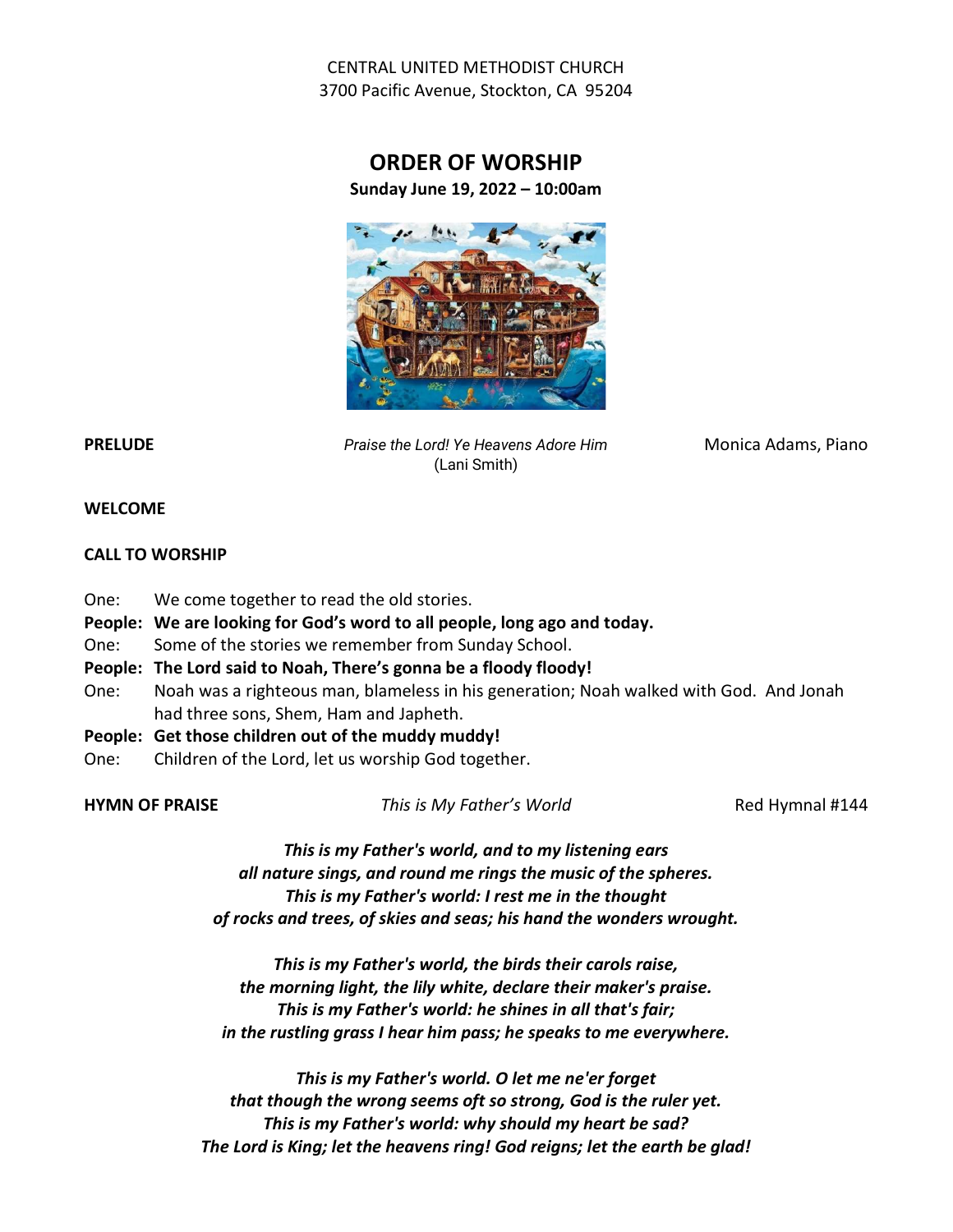#### PRAYER OF CONFESSION

#### One: Together let us confess:

All: Holy one, you made the Earth and all that is in it. We give thanks for the sky and the seas, the mountains and the valleys, the trees and the flowers, the birds that fly and the fish that swim and all the animals that walk or crawl or creep on the land. You called on human beings to care for Creation, to serve you and praise you by loving all you have made. We don't always do it well. We remember the story of Noah, and a time when people forgot to take care of the Earth and each other. We ask forgiveness for the ways we fail to love your world with our whole hearts. Help us to do better, one step at a time, just the way Noah built the ark one cubit at a time.

#### ASSURANCE OF PARDON

One: The Lord said to Noah, "But I will establish my covenant with you; and you shall come into the ark, you, your sons, your wife, and your sons' wives with you." God made a covenant with us. No one will ever be left behind again. Come into the ark of forgiveness, beloved Children of God!

#### RITE OF FRIENDSHIP AND A SPECIAL WELCOME TO OUR VISITORS

Today we would like to invite everyone to write their name, mailing address, email address, and phone number on the form in the red book located in the pew rack. Your name "introduces" you to others seated near you. Please read the names of those near you and greet them at the end of the service. The red book should be passed back to the center aisle. seat.

#### PASSING THE PEACE

In the Ark of this church, we are one family of faith. Sometimes it feels like close quarters! That's all the more reason to greet one another with a sign of God's peace. Saying the peace of Christ be with you. And also with you.

~Left behind, from Peter Spier's "Noah's Ark"

**SPECIAL MUSIC Redeemer Redeemer Redeemer Filo Ebid, Tenor**  (Nicole Mullen) PRAYER THE LORD'S PRAYER

Our God in heaven, hallowed be thy name. Thy kingdom come, thy will be done, on earth as it is in heaven. Give us this day our daily bread, and forgive us our trespasses, as we forgive those who trespass against us. And lead us not into temptation, but deliver us from evil, for thine is the kingdom and the power, and the glory forever...Amen.

**HYMN** God of the Sparrow God of the Whale Red Hymnal #122 Verses 1, 3, 6

God of the sparrow God of the whale God of the swirling stars How does the creature say Awe How does the creature say Praise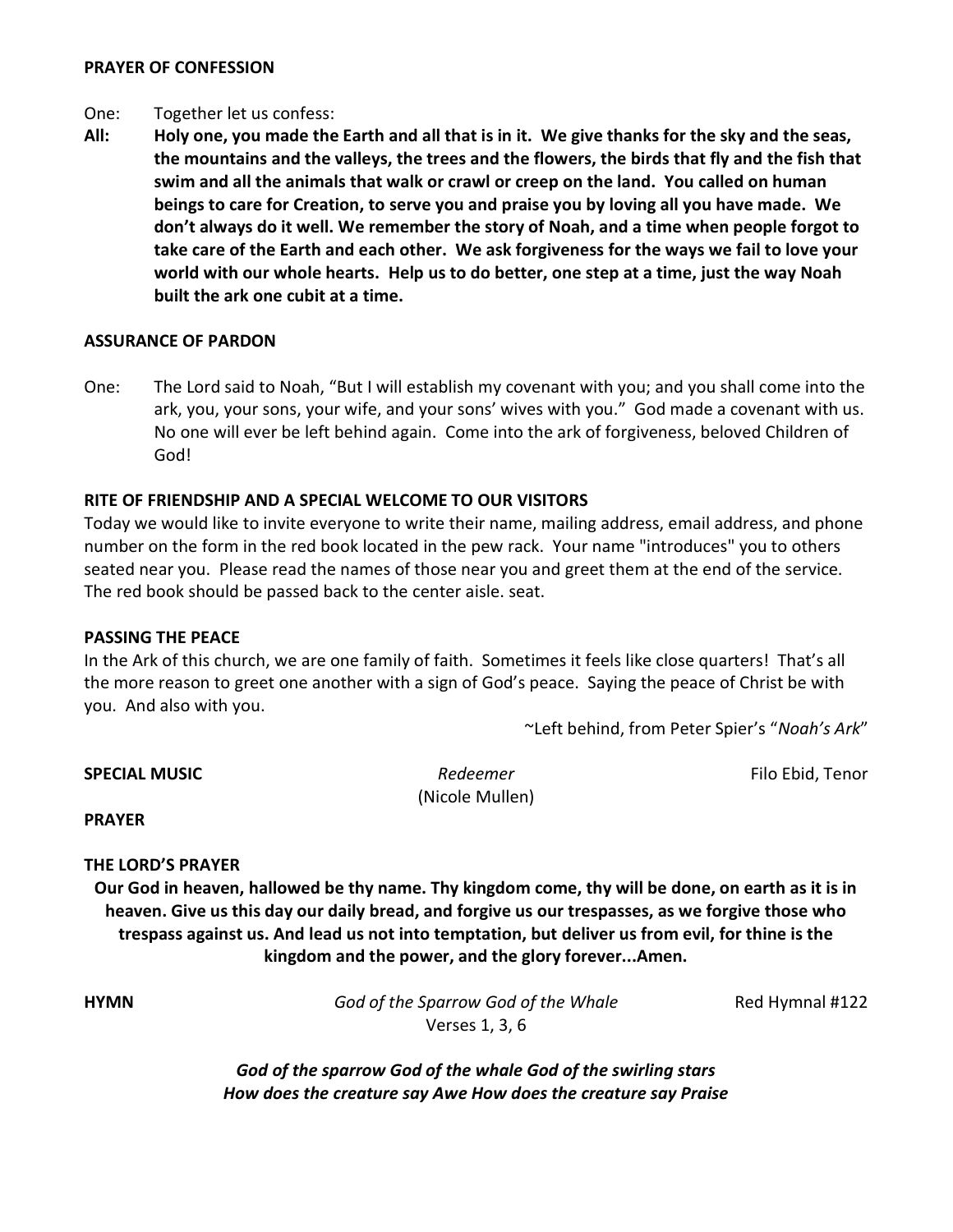#### God of the rainbow God of the cross God of the empty grave How does the creature say Grace How does the creature say Thanks

#### God of the ages God near at hand God of the loving heart How do your children say Joy How do your children say Home

# SCRIPTURE READING Genesis 6:5-9:17 The Ark and the Flood Godly Play Note: During the telling of the Ark and the Flood the congregation will be invited to sing verses of All Creatures of Our God and King (#62 Red Hymnal) and All Things Bright and Beautiful (#147 Red Hymnal). **MESSAGE** Alan Cook INVITATION/OFFERING **OFFERTORY Matter CONFERTORY How Great Thou Art Monica Adams**, Organ Filo Ebid, Tenor RESPONSE UMH 95 Praise God from whom all blessings flow; Praise God all creatures here below; Praise God above ye heavenly host; Praise Father, Son and Holy Ghost. Amen. BLESSING OF THE GIFTS **HYMN Wonderful Words of Life Red Hymnal #600** Sing them over again to me, wonderful words of life; let me more of their beauty see, wonderful words of life; words of life and beauty teach me faith and duty. Refrain: Beautiful words, wonderful words, wonderful words of life. Beautiful words, wonderful words, wonderful words of life. Christ, the blessed one, gives to all wonderful words of life; sinner, list to the loving call, wonderful words of life; all so freely given, wooing us to heaven. (Refrain) Sweetly echo the gospel call, wonderful words of life; offer pardon and peace to all, wonderful words of life;

Jesus, only Savior, sanctify forever. (Refrain)

BENEDICTION